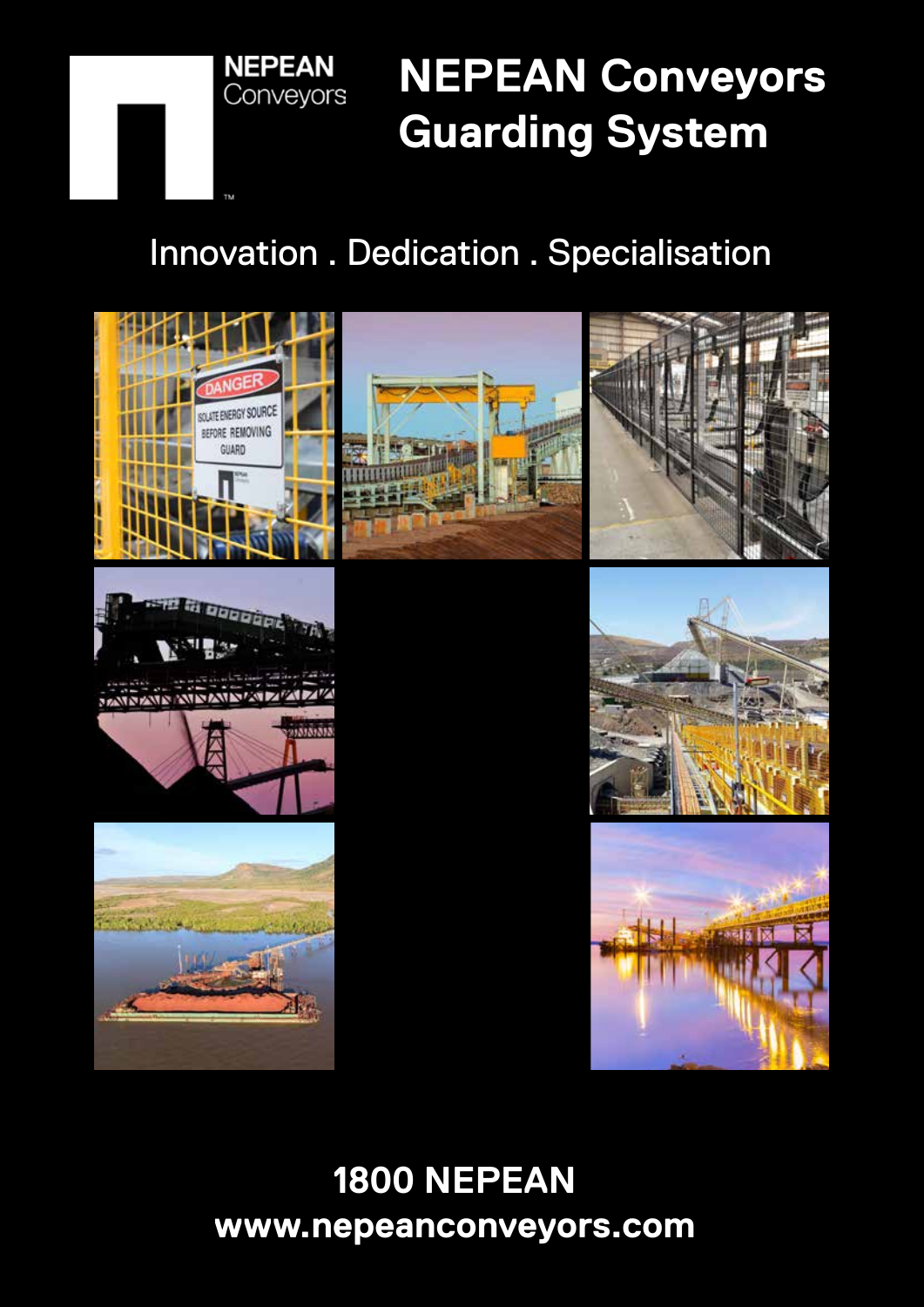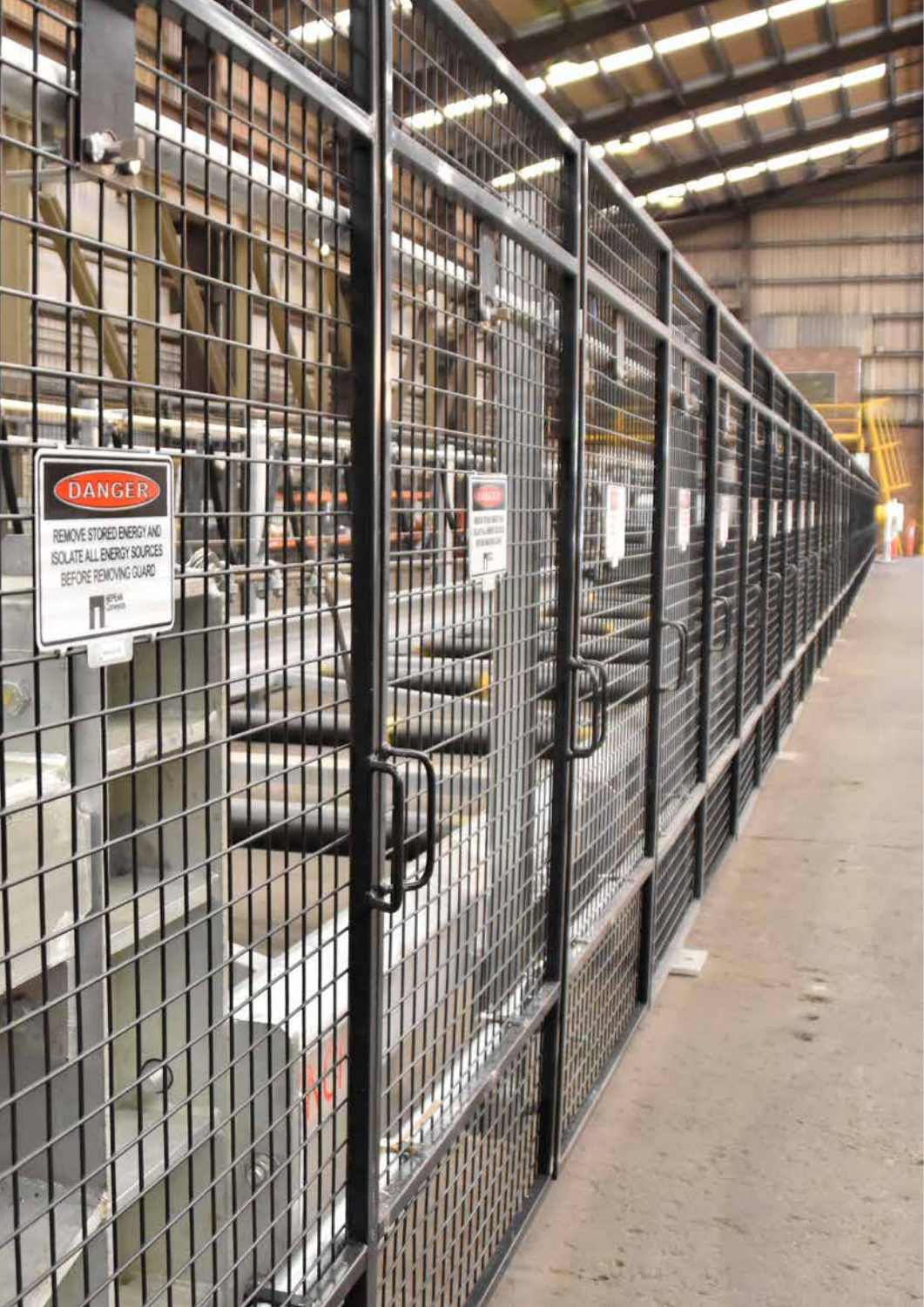### **Contents**



### **+61 2 4267 6767 www.nepeanconveyors.com**

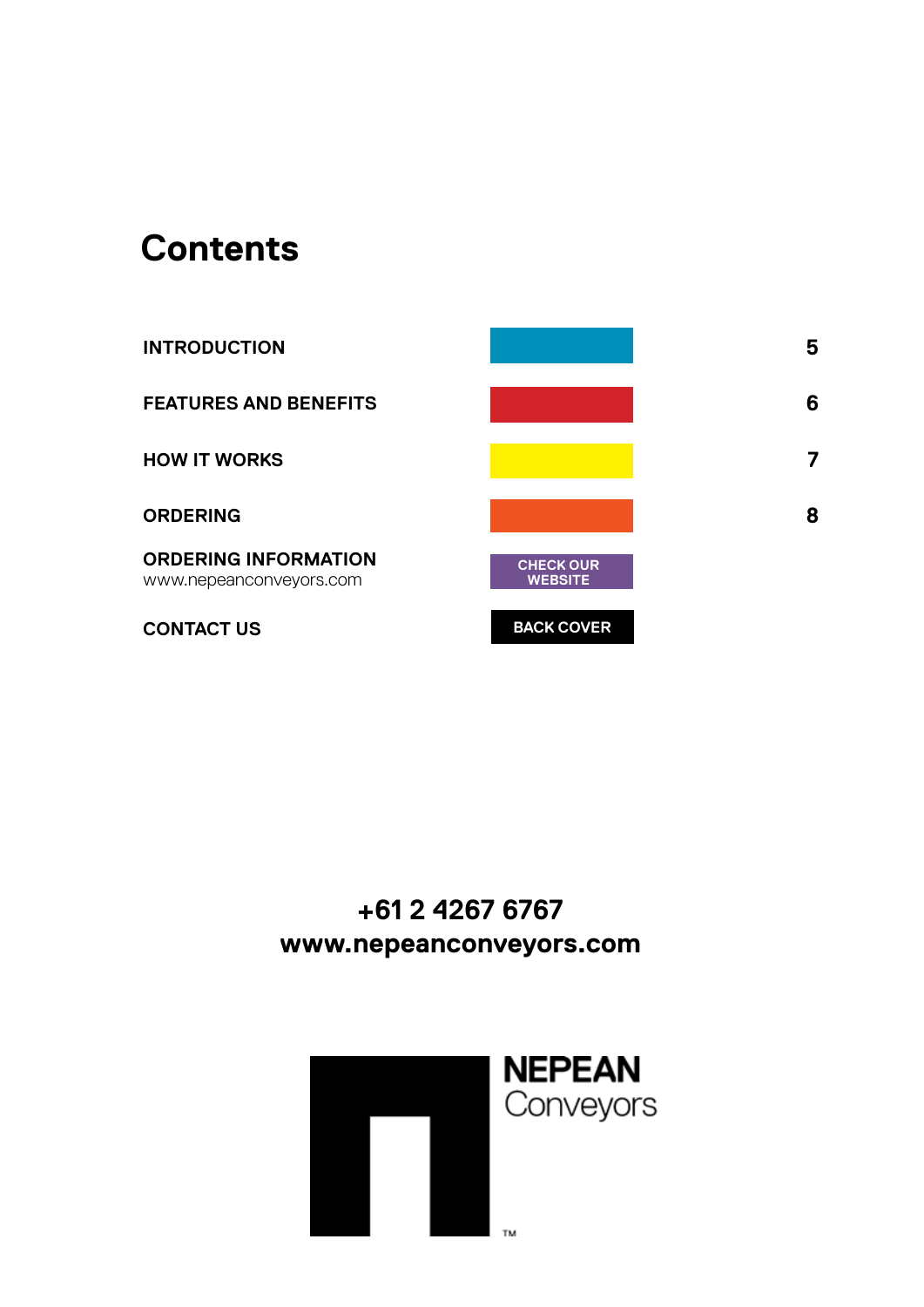

### **+61 2 4267 6767 www.nepeanconveyors.com**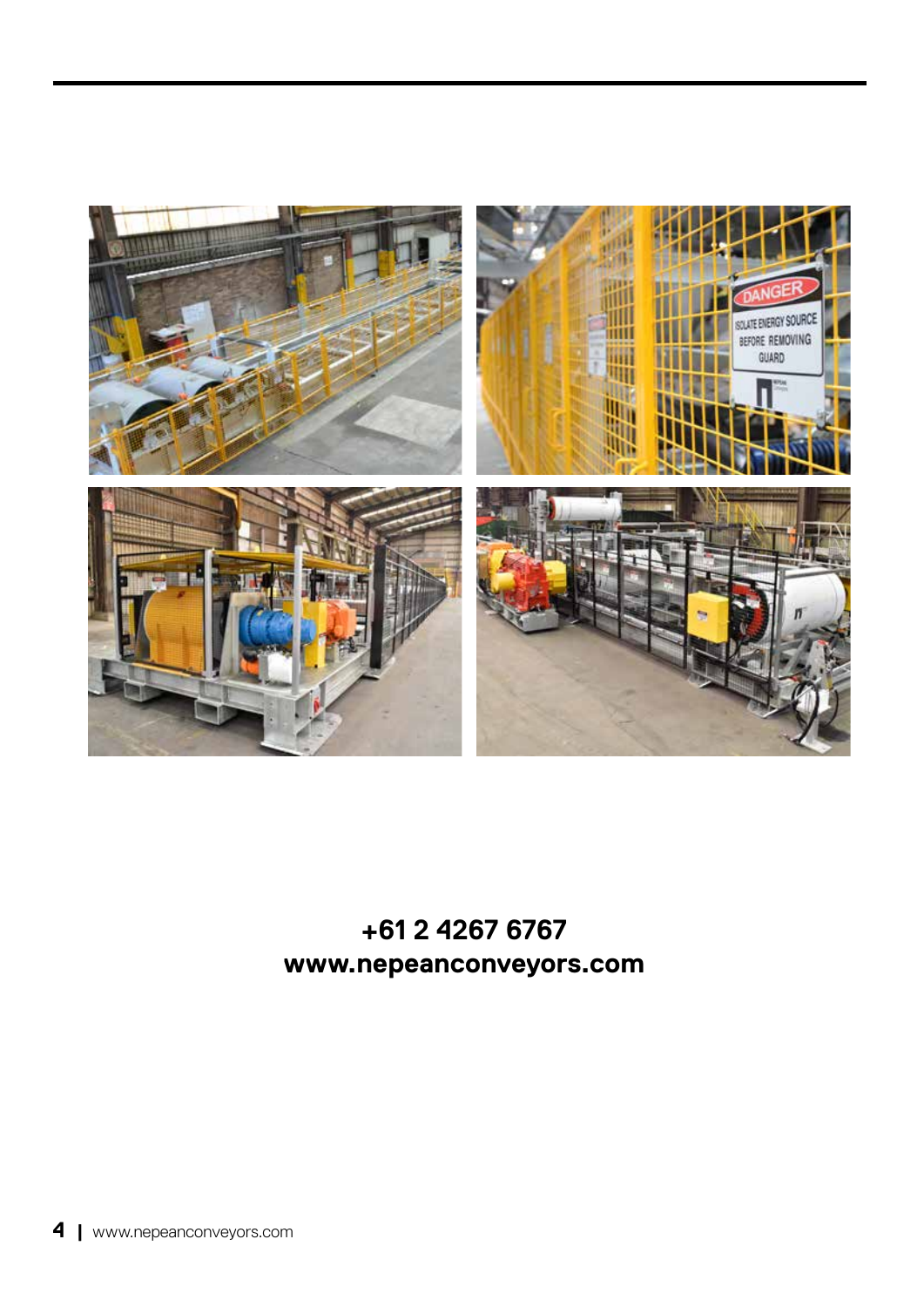## **Introduction**

The NEPEAN safety guarding system was designed as a time efficient and reliable way of safely guarding hazardous areas in industrial environments. The guarding system has been developed to provide both machinery and perimeter guarding.

The system comprises of a range of posts, rails and panels to form off the shelf systems for a wide variety of applications.

All guarding meets and exceeds AS/NZS4024.3610:2015 and AS/NZS 4024.3611:2015 (safety of machinery) and with over 30 years of experience in the mining industry, NEPEAN can provide experienced personnel to systematically audit your current guarding arrangements and provide practical advice on your level of compliance and cost-effective solutions to rectify. non-compliance issues.

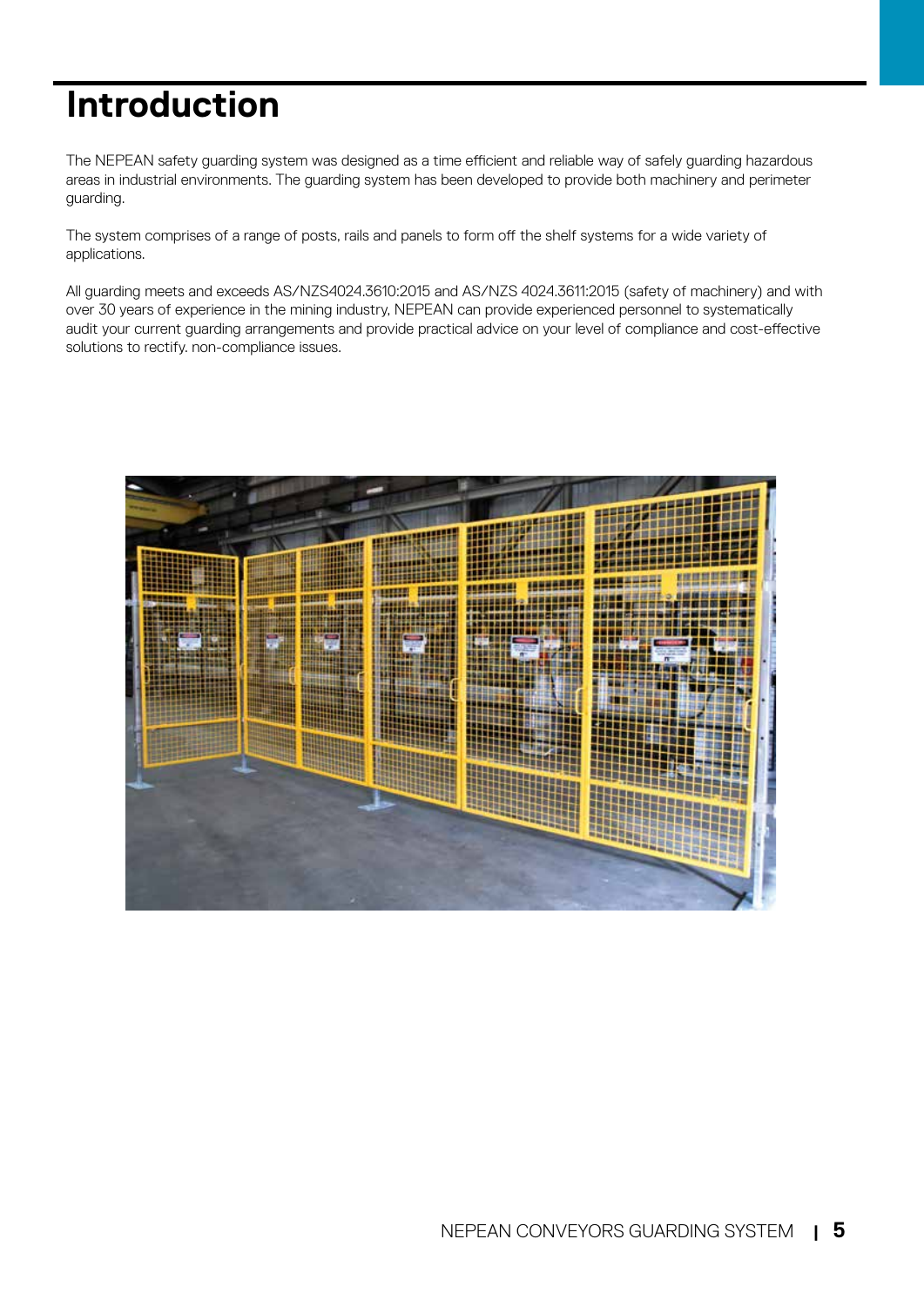## **Features and benefits**

NEPEAN Guards come in two standard widths and a variety of heights. They arrange in either 1, 2 or 3 panel configurations. Each guarding system can be either machine mounted or free standing.

The innovative "Hook and Lock" boltless attachment system allows for efficient assembly and disassembly in all maintenance and installation situations. The purpose designed and built latches are all constructed from corrosive resistant stainless steel with the panels and rails all made from DuraGal material.

Guard panels are then powder coated black for underground environments and yellow for surface requirements. Other colours are available upon request.



### **INSTALLATION**

The NEPEAN guarding system is lightweight, maneuverable and completely boltless - which allows the latch system to locate itself on the rails. This results in extremely quick installation times and drastically reduced downtime during scheduled maintenance or repairs. Through selecting the correct combination of panels and posts NEPEAN can provide safety guarding to suit all installation requirements.

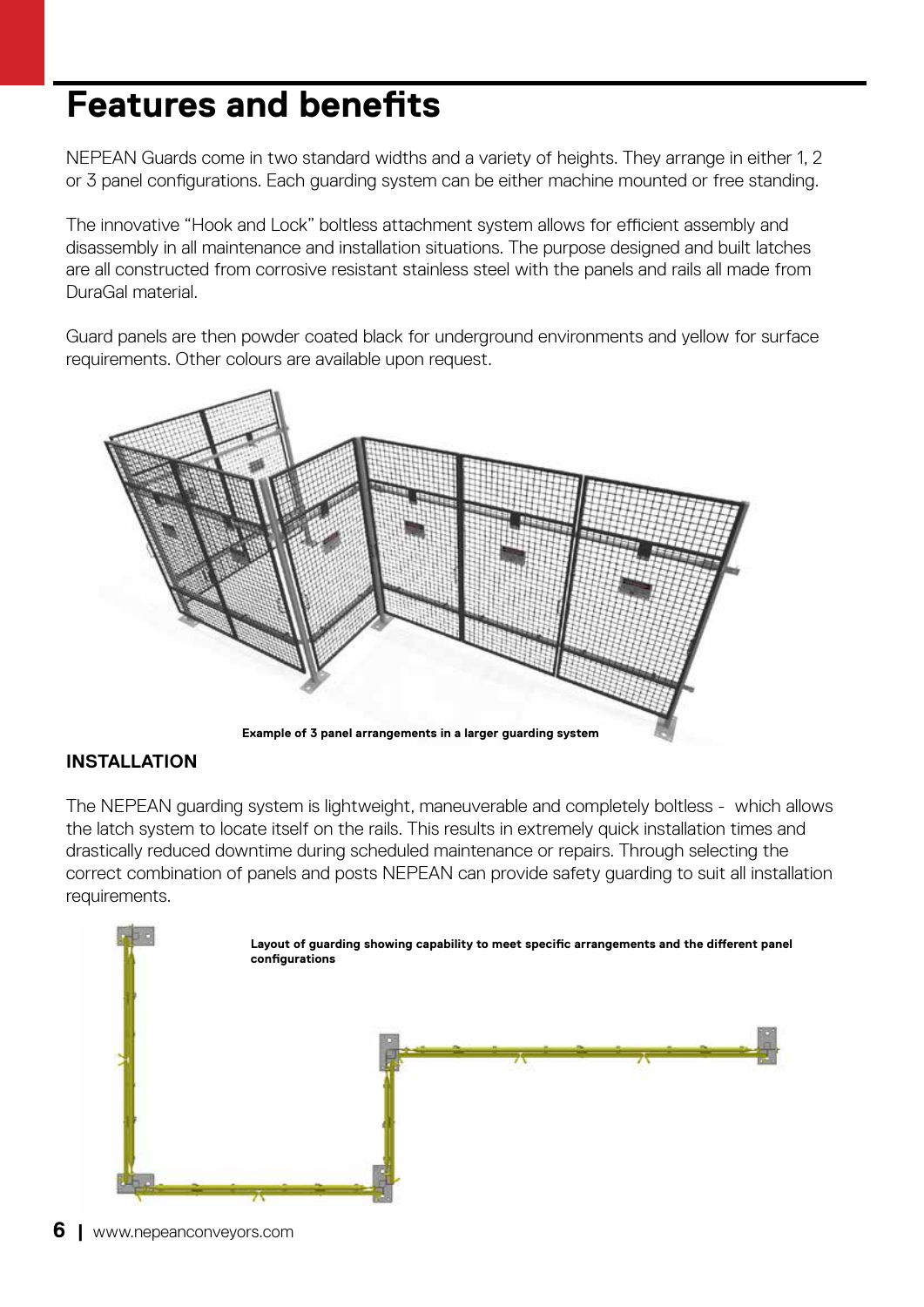## **How it works**

The NEPEAN guarding system is extremely straight forward to install. Posts are placed in the designed location. The pipe rails required for the panel arrangement are then inserted over captive anti-loose fasteners.

A tap of a hammer at each end of the pipe rails and they are now secured. Panels then "Hook" over the rails and "Lock" into place with the turn of a latch. This process takes less then a few minutes and can be accomplished by all personnel – regardless of experience.



### **SUPPORT AND DESIGN CAPABILITIES**

NEPEAN has a dedicated team of experienced professionals who can assist with all manner of guarding arrangements – including all custom and specialised requirements.

NEPEAN can provide guarding solutions for a wide variety of industries such as:

- Undergound mining
- Overland mining applications transport conveyors, stockpile, barge and truck loading facilities
- Ports
- Quarries

NEPEAN stocks all standard guarding components, allowing for a quick turnaround on all orders.

With offices strategically located around Australia all custom requirements can also be met in short time frames.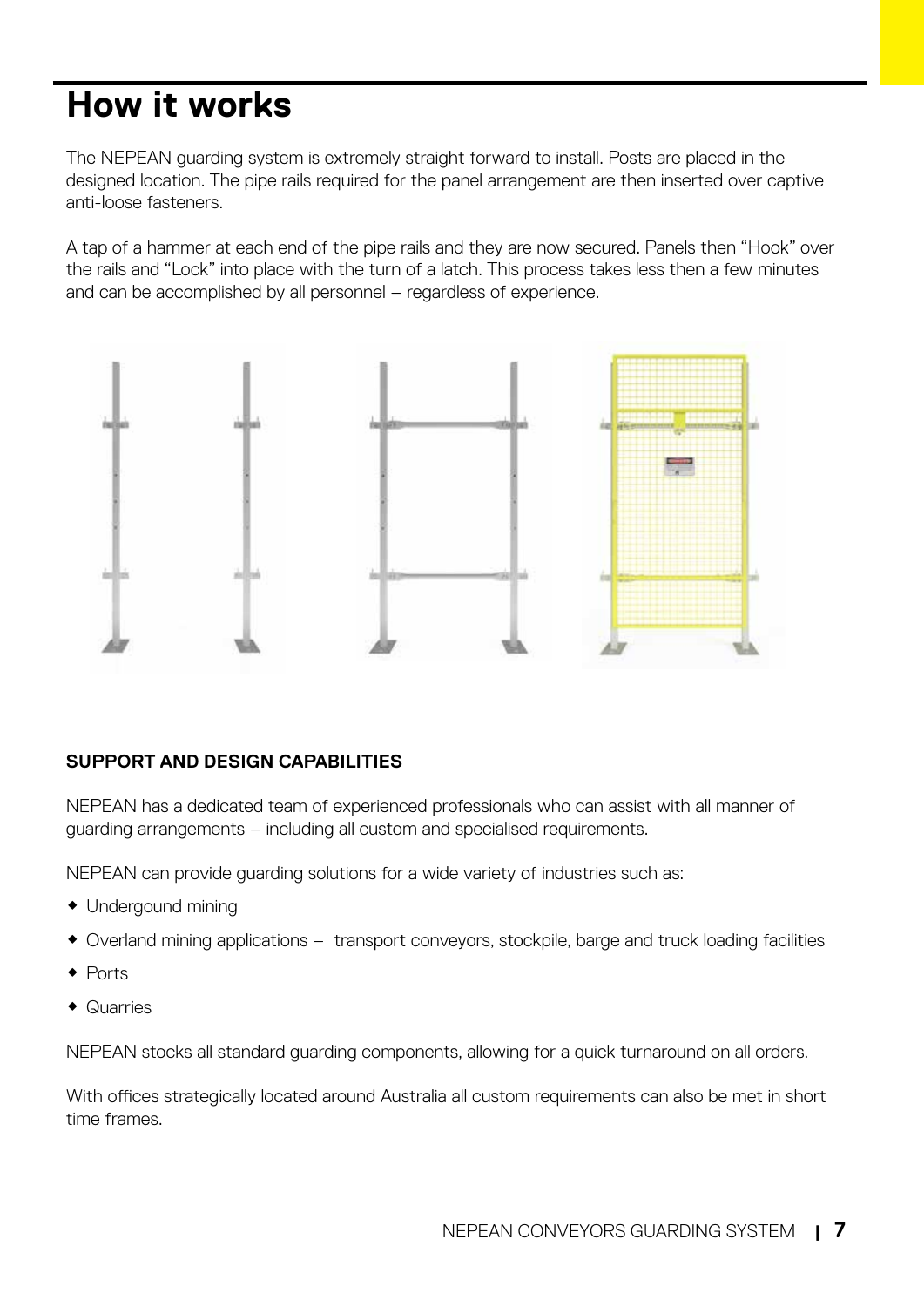# **Ordering**

Feel free to call +61 2 4267 6767 to discuss your requirements directly or make use of the below information to select the items you require and then call or email: conveyors@nepean.com

### **GUARD PANELS**



**POST CENTRE DISTANCE**

**Figure 3 - Example of a 2-panel configuration. Mark-ups indicate how to identify the part that you require.**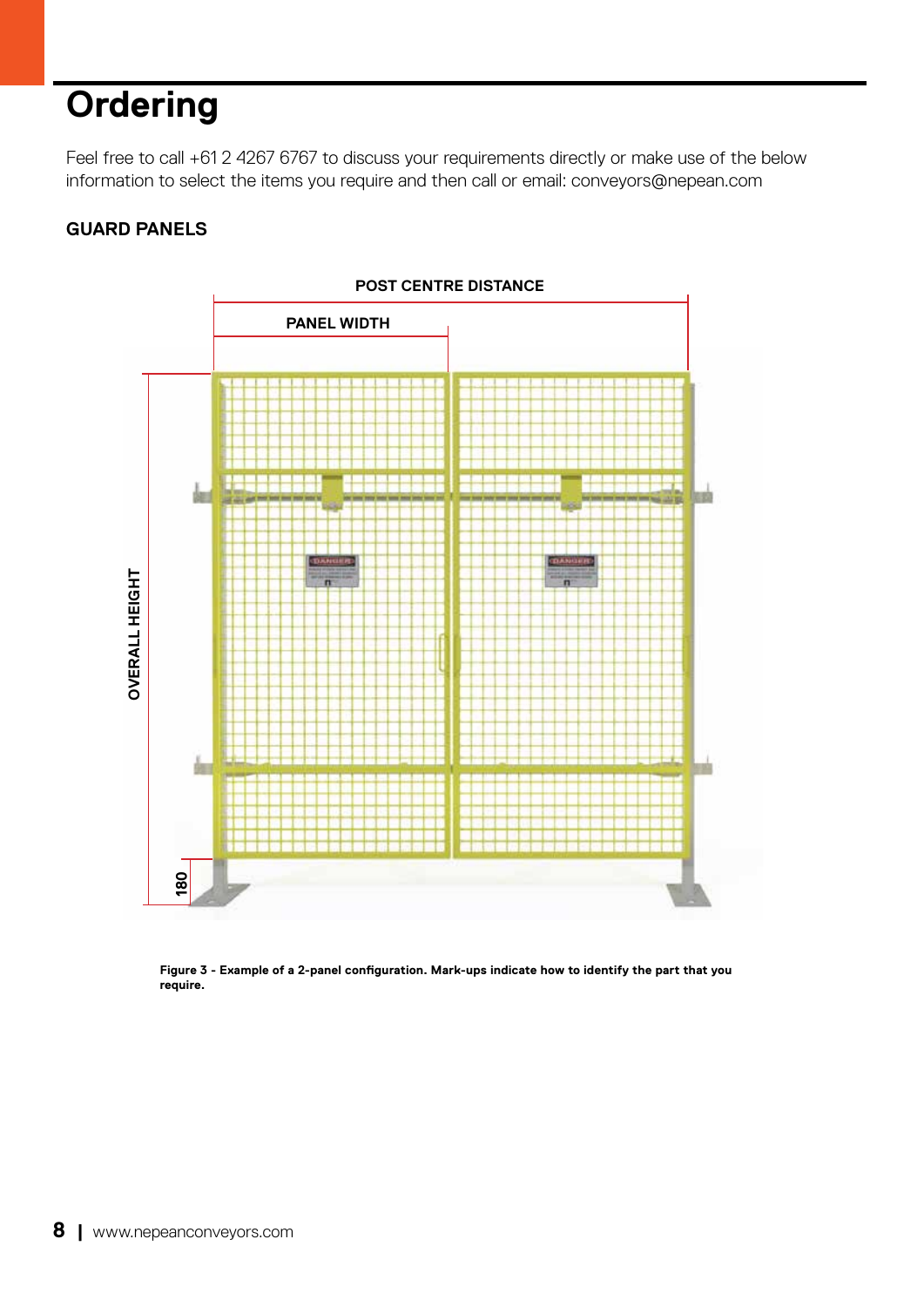| <b>GUARD PANELS</b> |                     |              |              |              |              |              |
|---------------------|---------------------|--------------|--------------|--------------|--------------|--------------|
|                     | Overall Height (mm) |              |              |              |              |              |
|                     |                     | 1800         | 2000         | 2200         | 2400         | 2800         |
| Panel Width<br>(mm) | 990                 | STD-0201-160 | STD-0201-180 | STD-0201-200 | STD-0201-220 | STD-0201-240 |
|                     | 1115                | STD-0202-160 | STD-0202-180 | STD-0202-200 | STD-0202-220 | STD-0202-240 |

| <b>POST CENTRE DISTANCE (mm)</b> |                     |      |      |  |  |
|----------------------------------|---------------------|------|------|--|--|
|                                  | Panel Width (mm)    |      |      |  |  |
|                                  |                     | 990  | 1115 |  |  |
|                                  | Single Panel        | 1000 | 1125 |  |  |
| Configuration                    | Double Panel        | 2000 | 2250 |  |  |
|                                  | <b>Triple Panel</b> | 3000 | 3375 |  |  |

#### **GUARD POSTS**





**Figure 4 - Standard Guard Post Figure 5 - Internal Corner Post**

| <b>FIXED POSTS</b> |                           |                                           |               |               |               |               |  |
|--------------------|---------------------------|-------------------------------------------|---------------|---------------|---------------|---------------|--|
|                    |                           | Guard Overall Height as per Figure 3 (mm) |               |               |               |               |  |
|                    |                           | 1800                                      | 2000          | 2200          | 2400          | 2800          |  |
| <b>Type</b>        | Standard                  | STD-0203-160                              | STD-0203-180  | STD-0203-200  | STD-0203-220  | STD-0203-240  |  |
|                    | External<br>Corner        | STD-0204-160                              | STD-0204-180  | STD-0204-200  | STD-0204-220  | STD-0204-240  |  |
|                    | <b>Internal</b><br>Corner | STD-0205-160                              | STD-0205-180  | STD-0205-200  | STD-0205-220  | STD-0205-240  |  |
|                    | End Post LH               | STD-0206-160                              | STD-0206-180  | STD-0206-200  | STD-0206-220  | STD-0206-240  |  |
|                    | End Post RH               | STD-0206-160B                             | STD-0206-180B | STD-0206-200B | STD-0206-220B | STD-0206-240B |  |

NEPEAN CONVEYORS GUARDING SYSTEM **| 9**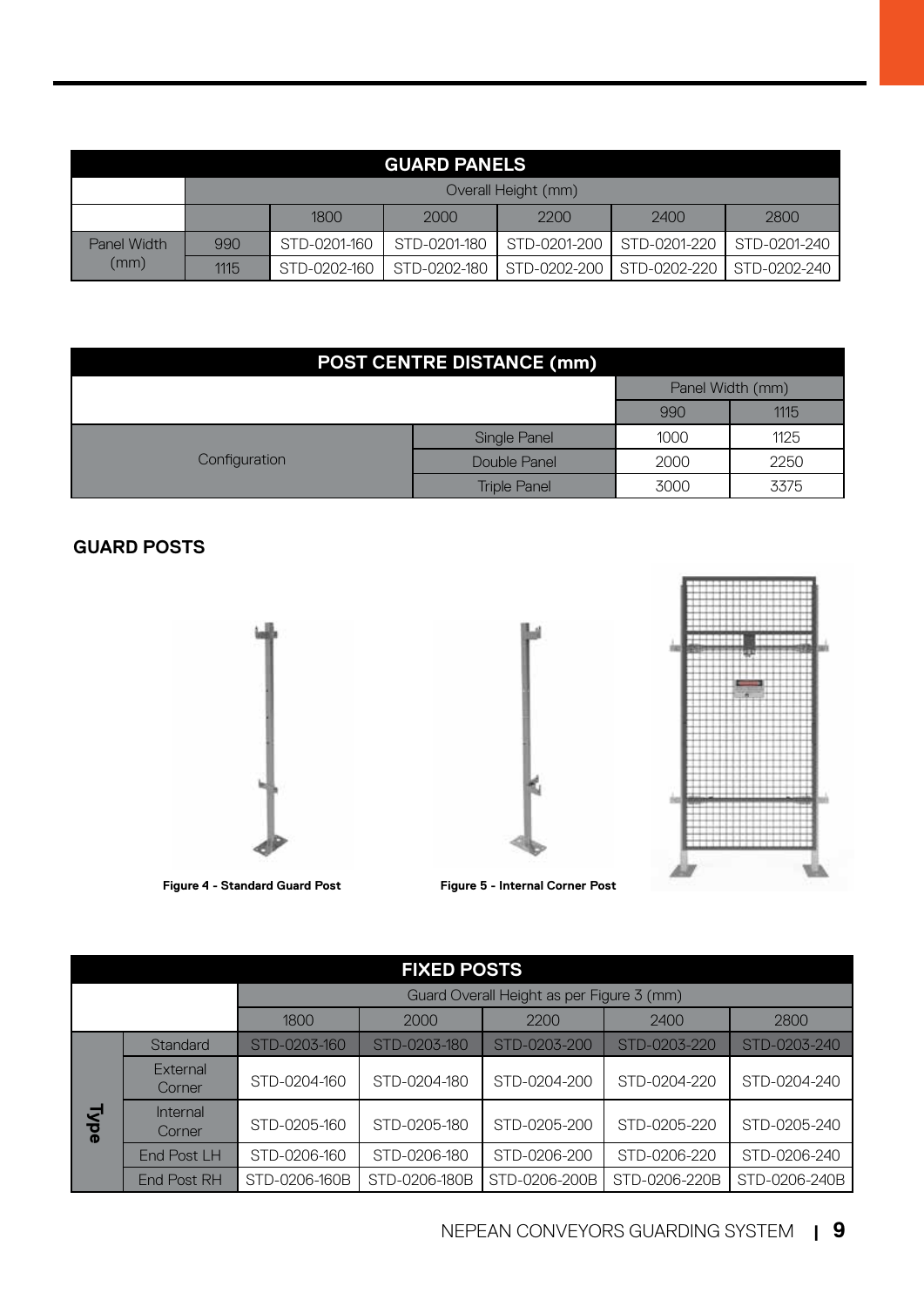# **Ordering**

### **PIPE RAILS**



**Figure 6 - 1, 2 and 3 panel pipe rails Figure 7 - Example of 2 panel pipe rail system set up**

| Description  | Centre Distance (mm) | <b>Part Number</b> |
|--------------|----------------------|--------------------|
| 1 Panel Rail | 850                  | STD-0210-085       |
| 2 Panel Rail | 1850                 | STD-0210-185       |
| 3 Panel Rail | 2850                 | STD-0210-285       |

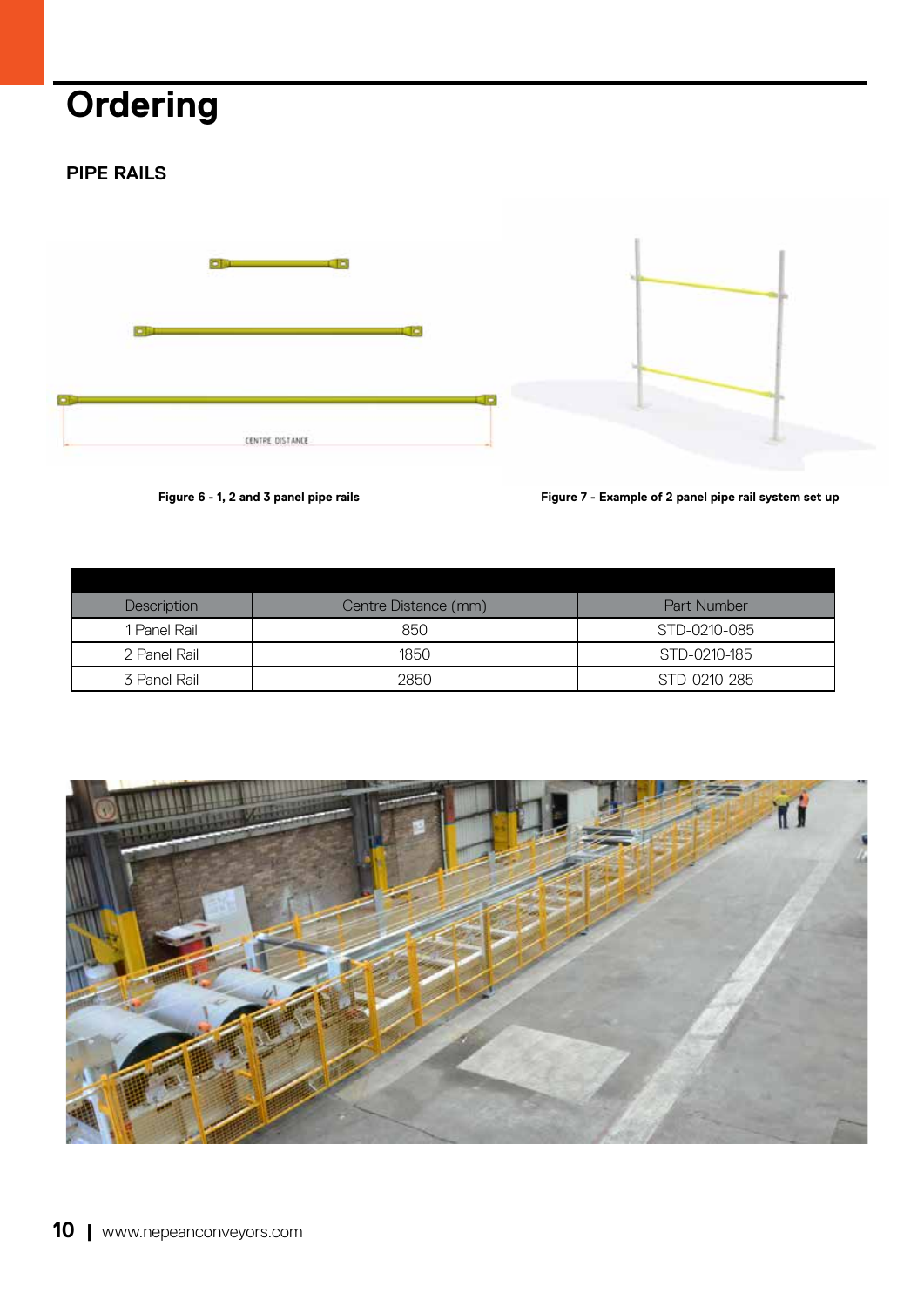